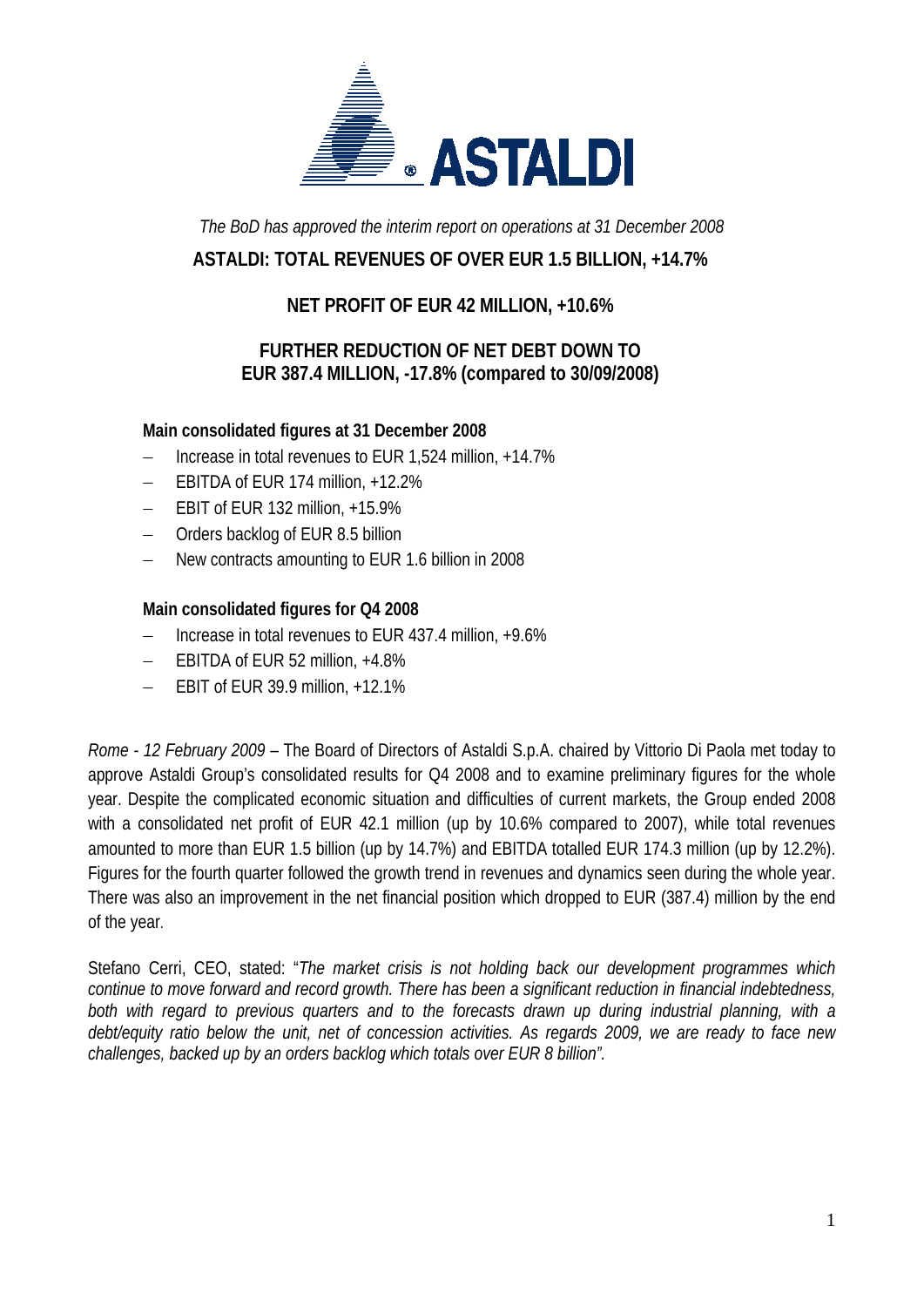#### **Consolidated economic figures at 31 December 2008**

2008 figures are in line with those already recorded during the first nine months of the year. Operating results were in keeping with forecasts thanks to the success of planning activities and strategic choices formulated in a coherent manner during recent financial years. The earning levels seen during the first part of the year were confirmed despite worsening of the general macroeconomic situation and even given the pressure on inflation generated over the year as a result of the price increase in raw materials.

**Revenues** increased by **15.1%** (to EUR 1,465.7 million compared to EUR 1,273.4 million at 31 December 2007) **as a result of the stepping up of production activities in Italy in particular** thanks to the entry into full operation of important general contracting and project finance contracts secured in recent years. **Total revenues also increased by 14.7%**, amounting to EUR 1,524.3 million (EUR 1,329.1 million in 2007), with **other operating revenues** accounting for EUR 58.6 million (up by 5% compared to EUR 55.8 million in 2007).

The structure and scale of costs reflected the stepping up of activities and the orders backlog's increasing focus on general contracting projects. **Direct production costs** amounted to EUR 1,116.8 million, with a **73.3% incidence on total revenues** (71.4% in 2007). **Personnel costs** amounted to EUR 213.2 million (up by 10% compared to EUR 193.9 million in 2007), with **a drop in incidence to 14%** (14.6% in 2007) due to benefits resulting from the greater economies of scale achieved during the year and to the increased use of outsourcing of activities that are typical of contracts managed using the General Contractor formula.

Earning targets planned on a full year basis were achieved. **EBITDA (gross operating margin), up by 12.2%** to EUR 174.4 million (EUR 155.5 million in 2007), generated **an EBITDA margin of 11.4%. EBIT (net operating result),** amounting to EUR 132.3 million, showed a more marked increase of **15.9%** compared to EUR 114.1 million at 31 December 2007, with **an EBIT margin** of **8.7%,** up on the 8.6% margin recorded at the end of 2007.

**Net financial charges** amounted to EUR **64.4 million,** showing a 41.6% year-on-year increase (EUR 45.5 million at the end of 2007), which was the result of greater average financial exposure following the increase in invested capital typically associated with an increase in production volumes, a slowdown in some contract payments and higher costs of guarantees, considering the greater average value of contracts currently included among the orders backlog (bid bonds, performance bonds). On the other hand, said effect was offset during the year by considerable growth in the return on investment (ROI) which went from 16% for the same period of last year to 18.4%.

**Net profit amounted to EUR 42.1 million, up by 10.6%** (EUR 38.1 million for last year), also as a result of a marked decrease in the tax rate that stood at 37% (46% at the end of 2007) thanks to action taken at a consolidated level to optimise international taxation. The **net margin remained more or less stable at 2.8%.**

#### **Consolidated balance sheet figures at 31 December 2008**

The **Group's equity and financial structure** reflects the major boost given to production activities in recent years as well as the specific focus lent to levels of indebtedness.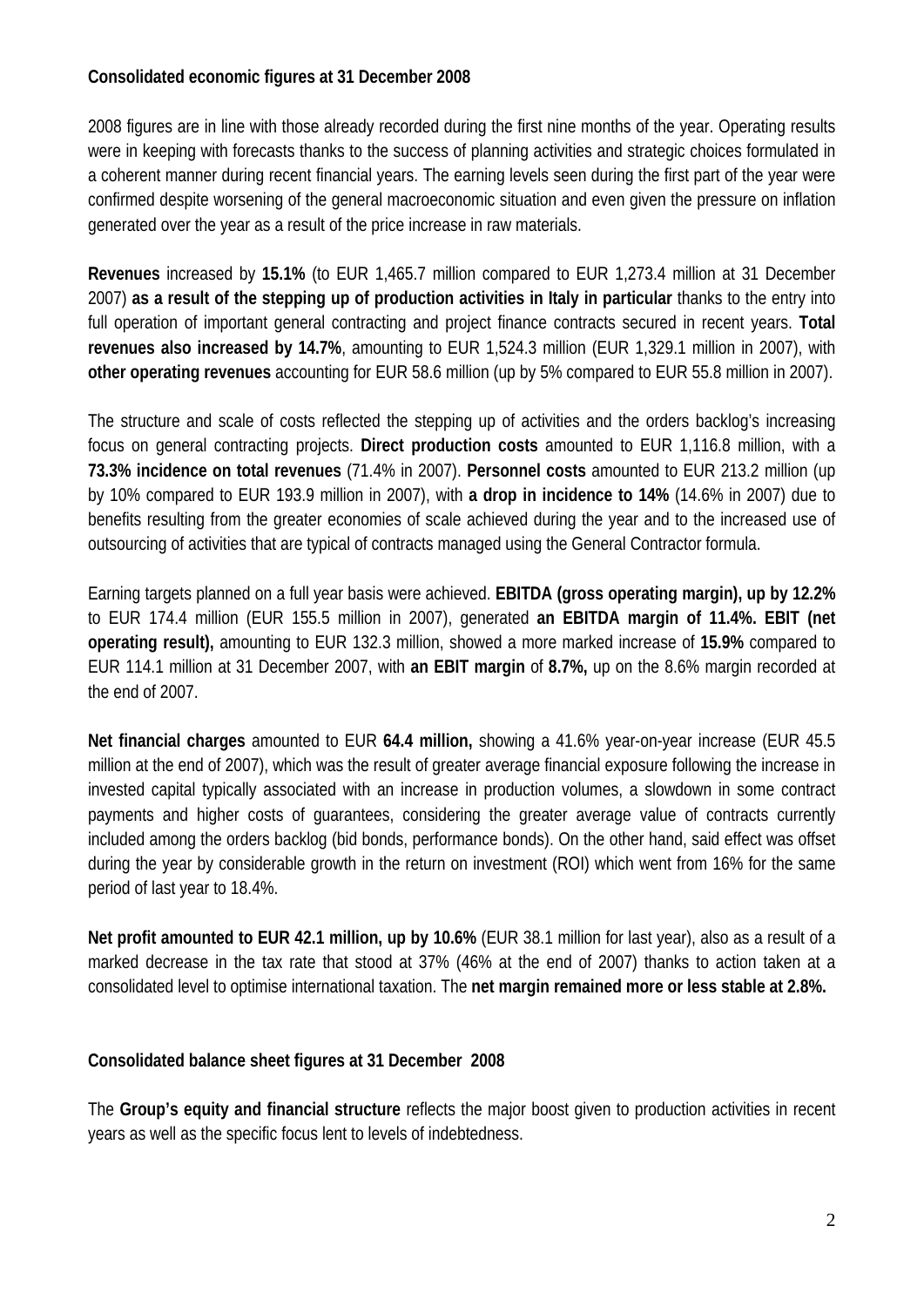At 31 December 2008, **net fixed assets** amounted to EUR 358.1 million, up on the figure of EUR 334.1 million recorded at the end of last year, mainly as a result of the increase in tangible fixed assets also linked to investments made in relation to project finance initiatives over the year.

**Working capital** dynamics reflect the increased levels of production achieved during the year on the one hand, while on the other hand they are to relate to the collection of major credit items as well as the improved cash flow of some important foreign projects. This meant a drop in **working capital from operations** which amounted to EUR 400.2 million compared to EUR 414.8 million at 31 December 2007. On the whole, **net invested capital** showed a 1.3% increase compared to the previous year, standing at EUR 723.4 million against a more than 15% increase in revenues, thus confirming the specific policy to reduce financial risk. This positive trend pre-empts what was previously forecast as from 2009.

The **net financial position** at 31 December 2008, net of treasury shares, stood at EUR (387.4) million. This figure is equal to an improvement of EUR 84 million in the level of indebtedness if compared with the figure of EUR (471.5) million at 30 September 2008, or by EUR 10 million if compared to the figure at 31 December 2007. Therefore, the goal of keeping consolidated debt below the EUR 400 million mark announced during 2008 was achieved. This result was possible thanks to good project cash flow dynamics on the one hand, and the positive consequences of financing the start-up of new foreign projects on the other, including through contractual advances collected during the last part of the year.

Therefore, the Group's financial profile has improved, with a cash margin boasting greater flexibility and indebtedness whose positioning in the medium-long term is confirmed. It is to be remembered that the first important repayment deadline is set for 2013.

The debt/equity ratio stands at 1.17 while the corporate debt/equity ratio which, given that it is self-liquidating, excludes the share of indebtedness related to concession/project finance activities, stands at 0.99.

|   |                                              |           | 31/12/08   | 30/09/08   | 30/06/08   | 31/03/08   | 31/12/07   |
|---|----------------------------------------------|-----------|------------|------------|------------|------------|------------|
|   |                                              |           | December   | September  | June       | March      | December   |
| Α | Cash and cash equivalents                    |           | 333,759    | 319,516    | 291,156    | 309,311    | 295,538    |
| B | Securities held for trading                  |           | 4,901      | 5,810      | 10,342     | 8,357      | 8,299      |
| C | <b>Available funds</b>                       | $(A+B)$   | 338,660    | 325,326    | 301,499    | 317,669    | 303,838    |
| D | <b>Financial receivables</b>                 |           | 19,769     | 13,816     | 12,673     | 19,322     | 25,365     |
| E | Current bank payables                        |           | (241, 987) | (255, 106) | (324, 310) | (272, 226) | (262, 783) |
| F | Current share of non-current<br>indebtedness |           | (22, 536)  | (74, 931)  | (75, 904)  | (79,990)   | (97, 328)  |
| G | Other current financial payables             |           | (8,626)    | (9,751)    | (10, 587)  | (10, 263)  | (10, 175)  |
| н | <b>Current financial indebtedness</b>        | $(E+F+G)$ | (273, 150) | (339, 788) | (410, 802) | (362, 479) | (370, 286) |
|   | Net current financial indebtedness           | $(H+D+C)$ | 85,280     | (646)      | (96, 630)  | (25, 489)  | (41, 083)  |
| J | Non-current bank payables                    |           | (465, 071) | (461, 703) | (402, 194) | (398, 899) | (345, 438) |
| Κ | Other non-current payables                   |           | (13, 237)  | (13,970)   | (14, 424)  | (14, 385)  | (15, 787)  |
| L | Non-current financial indebtedness           | $(K+J)$   | (478, 308) | (475, 673) | (416, 618) | (413, 284) | (361, 225) |
| M | Net financial indebtedness                   | $(L+1)$   | (393, 028) | (476, 319) | (513, 248) | (438, 773) | (402, 309) |
|   |                                              |           |            |            |            |            |            |
|   | Treasury shares in portfolio                 |           | 5,655      | 4,858      | 4,662      | 5,438      | 5,048      |
|   | <b>Total net financial position</b>          |           | (387, 373) | (471, 461) | (508, 586) | (433, 335) | (397, 261) |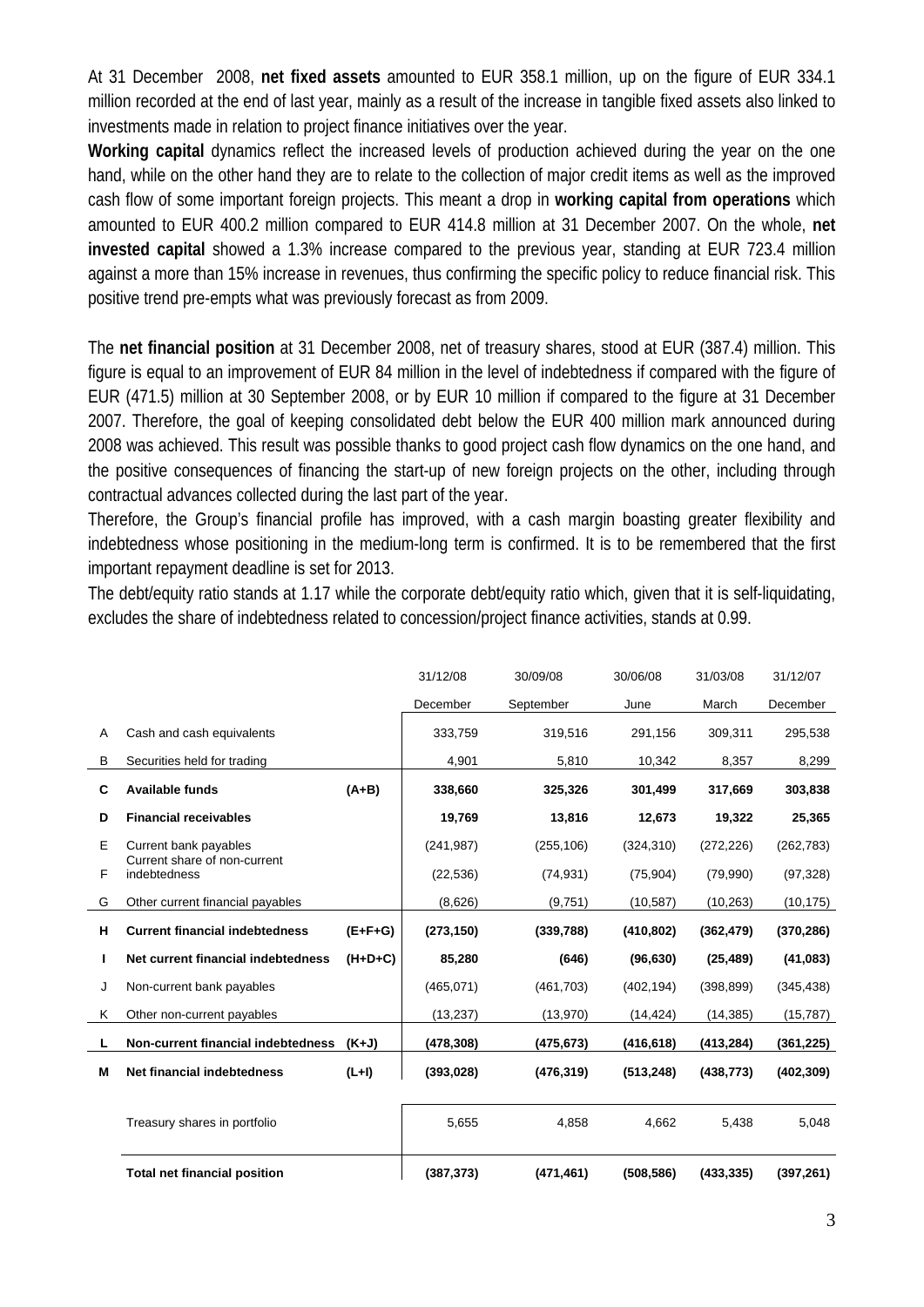#### **Fourth Quarter 2008**

The figures for the fourth quarter of 2008 basically follow the growth trend in revenues and dynamics seen during the whole year even if this quarter, while being better than the previous one, failed to record the high levels of net profit seen during the same period of last year.

**Revenues** amounted to **EUR 425.5 million (up by 11.4%** compared to Q4 2007), thanks to the stepping up of activities in Italy and abroad, serving to contribute to **total revenues of EUR 437.4 million (+9.6%)**. Costs confirmed the orders backlog's increasing focus on activities mostly managed using the general contracting formula*:* **direct production costs** totalled **EUR 328.7 million (+16.8%)**, with a 75.3% incidence on total revenues (70.5% for the same period of 2007); **personnel costs** amounted to EUR 57 million (+6.8%), with a **drop in the incidence to 13%** (13.4% in Q4 2007).

**EBITDA (gross operating margin)** amounted to **EUR 52.2 million (+4.8%)**, with an 11.9% incidence on total revenues (12.5% in Q4 2007), while **EBIT** totalled **EUR 39.9 million (+12.1%)**, accounting for **9.1% of revenues** (8.9% in Q4 2007).

Net financial charges amounting to EUR 26.5 million had a 6.1% incidence on revenues (EUR 13.6 million in Q4 2007) insofar as they failed to benefit from the financial income recorded in previous quarters on the one hand, while on the other they reflected the quarter's interest rate dynamics, exchange rate differences and fair value valuation of derivatives. Indeed, it is important to stress that the quarter in question paid for the most important consequences of the upsets in financial and monetary markets which are only starting to regain stability during this quarter.

Lastly, the quarter in question also saw a reduction in the tax burden as a result of optimisation of taxation at an international level, with taxes totalling EUR 8.1 million compared to EUR 10.6 million in Q4 2007. **Consolidated net profit** amounted to **EUR 9.9 million** (EUR 11.3 million in Q4 of the previous year) with a 2.3% incidence on revenues.

#### **Orders backlog**

The **orders backlog** stands at **EUR 8.5 billion** thanks to **EUR 1.6 billion of new contracts** secured during the year. EUR 6.4 billion of initiatives among the backlog are related to the construction sector while the remaining EUR 2.1 billion are related to concession/project finance activities.

The overall structure of the orders backlog is in keeping with the development policies adopted by the Group and with results recorded in previous quarters. 63% of activities, including concession projects, are related to domestic initiatives while the remaining 37% refer to activities performed abroad, mainly in Latin America, Eastern Europe, Algeria and Turkey. Construction activities account for 75% of the total backlog: transport infrastructures are still the key sector for the Group's operations (63% of the total backlog), but the civil and industrial construction sector also plays a key role (6%) followed by energy production plants (5%). The concessions sector also holds an important, leading position, accounting for EUR 2.1 billion of the total backlog, equal to 26%.

The new contracts are mainly related to the transport infrastructures sector, both in Italy and abroad (Turkey and Romania) and to energy production plants (mainly in Latin America). New important contracts have been secured in Turkey with acquisition of the Kadıköy-Kartal section of the **Istanbul underground**, worth EUR 751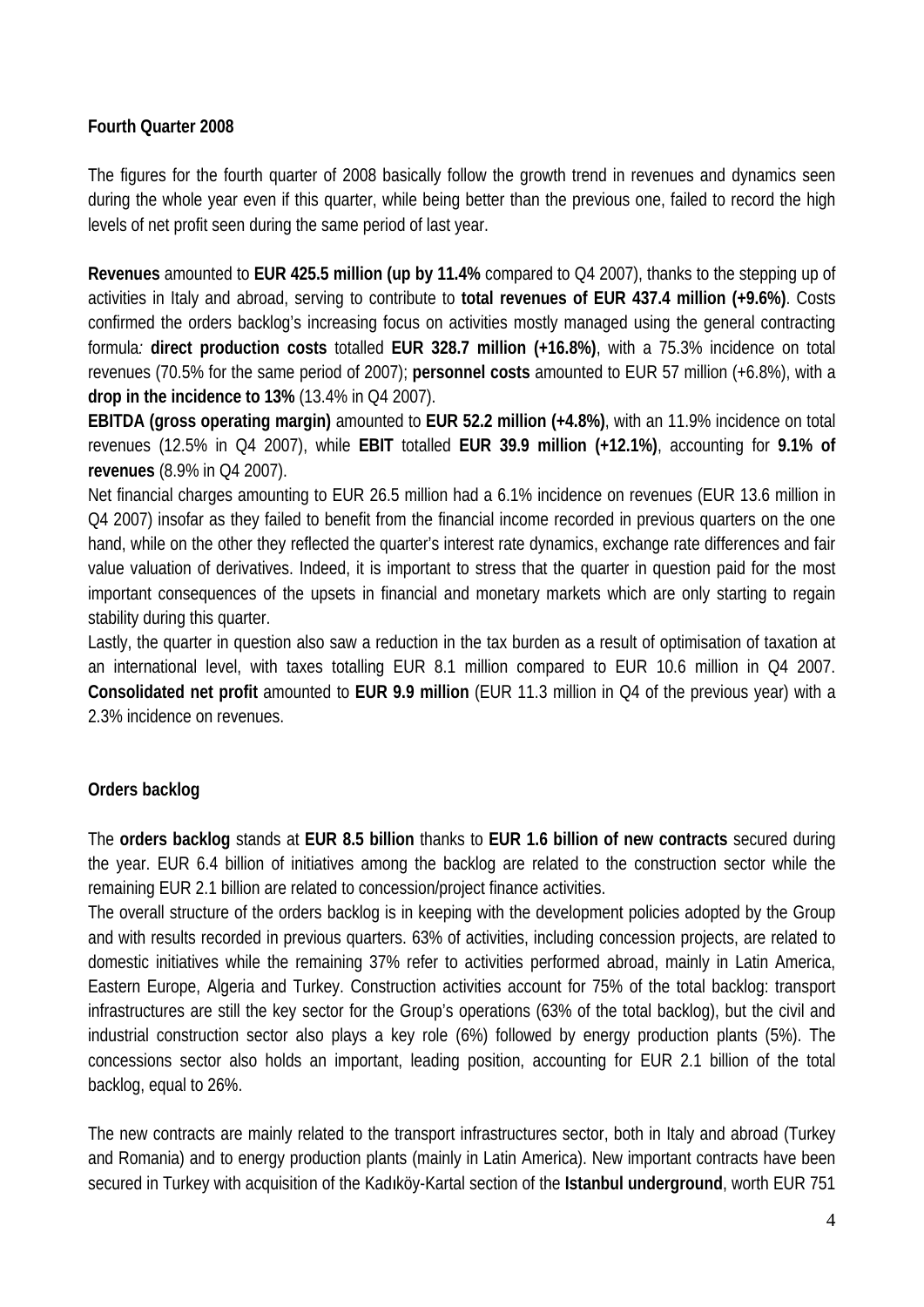million (Astaldi holds a 42% stake), as well as the **Golden Horn Bridge** worth EUR 147 million (Astaldi holds a 51% stake). Note is also to be taken of acquisition of a first section of the **Pedemontana Lombarda Motorway** in Italy, worth EUR 630 million (Astaldi holds a 24% stake), as well as new contracts in the transport infrastructures sector in Romania. Specific mention must be made of the contract for the **Chacayes Dam in Chile**, worth 282 million dollars (Astaldi holds a 95% stake), which will be built as part of a partnership with the Australian group Pacific Hydro, and the **El Chaparral hydroelectric plant in El Salvador**, worth 220 million dollars; two projects which confirm the Group's leadership in the energy production plants sector and which serve to consolidate its presence in Latin America.

The contractual values related to the Group's appointment as sponsor for the project finance initiative involving construction and subsequent management of the links between Ancona Port and the surrounding road network are still to be included in the backlog given that the final result of the award procedure is still pending.

| $\epsilon$ millions                                                 |                                                         | <b>Start of period</b><br>01/01/2008 | <b>Increments</b> | <b>Decrements</b><br>for production | End of<br>period<br>30/12/2008 |
|---------------------------------------------------------------------|---------------------------------------------------------|--------------------------------------|-------------------|-------------------------------------|--------------------------------|
| Transport infrastructures<br>of which:<br>Railways and undergrounds |                                                         | 5,386<br>4,127                       | 1,012<br>436      | $-1,107$<br>-746                    | 5,291<br>3,817                 |
|                                                                     | Roads and motorways                                     | 1,169                                | 493               | $-323$                              | 1,339                          |
| plants                                                              | Airports and ports<br>Hydraulic works and hydroelectric | 89<br>237                            | 84<br>409         | -38<br>-144                         | 135<br>502                     |
| Civil and industrial construction                                   |                                                         | 574                                  | 186               | $-215$                              | 545                            |
| Concessions                                                         |                                                         | 2,119                                | 0                 | 0                                   | 2,119                          |
| <b>Orders backlog</b>                                               |                                                         | 8,316                                | 1,607             | $-1,466$                            | 8,457                          |

#### **Subsequent events**

January saw an extension of the contract to build the Istanbul underground. The addendum, worth a total of EUR 97 million (Astaldi holds a 42% stake), involves extension of the new underground line from Kartal to Kaynarka, adding to the original contract with the performance of civil works for an additional 4.5 kilometres of double-tube tunnel to be bored using TBMs, as well as 4 new stations and the signalling system for the entire stretch. Therefore, the total value of this project has increased to EUR 848 million (Astaldi holds a 42% stake) from the original value of EUR 751 million when awarded in March 2008.

*The manager appointed to draw up to company's accounting documents, Paolo Citterio, Astaldi General Manager, Administration and Finance, hereby declares, pursuant to para. 2 of Art. 154-bis of the Single Law on Finance that the accounting information contained in this press release corresponds with the figures in the documents, books and accounts.* 

 $\overline{\mathbf{a}}$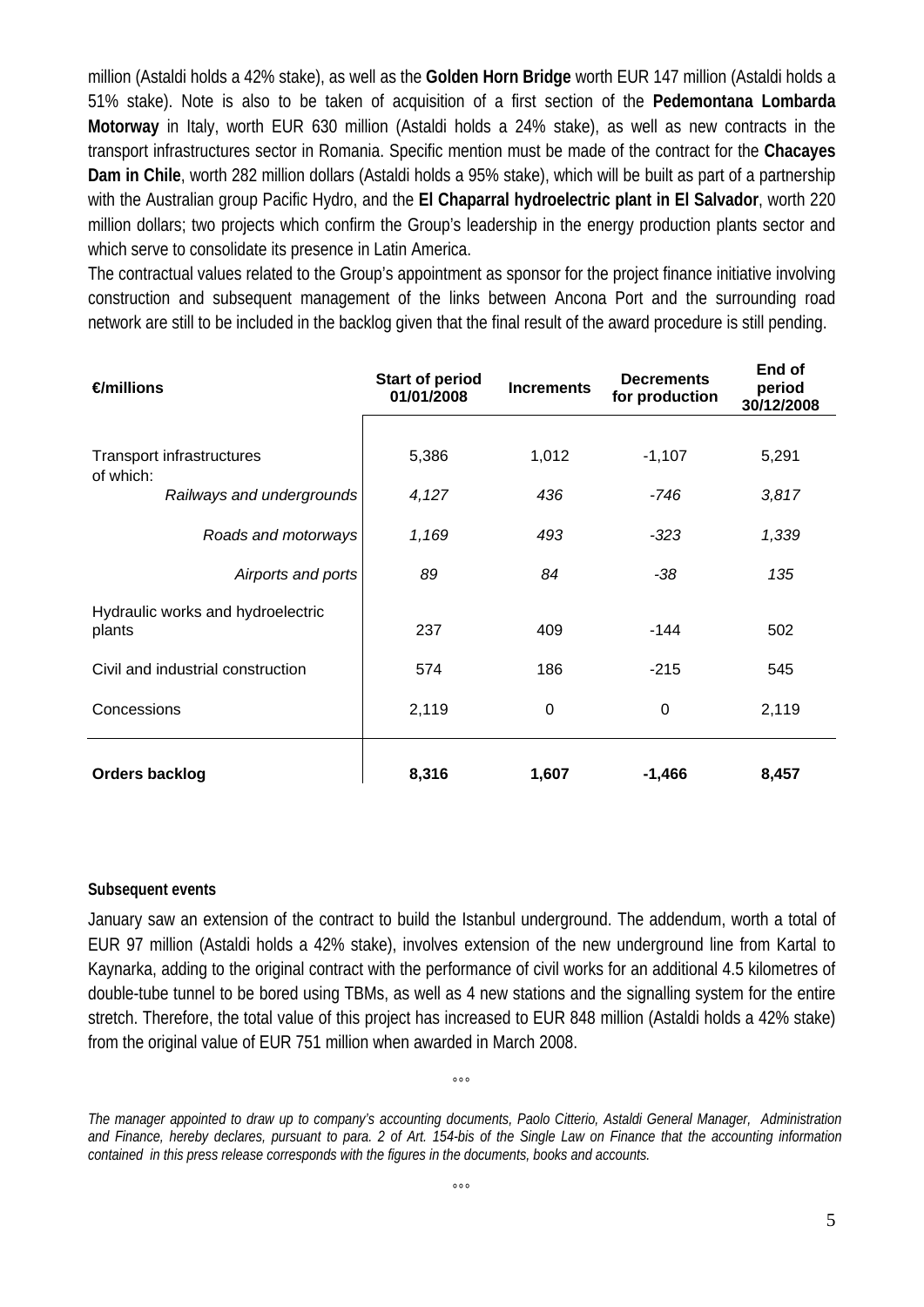*The Interim Report on operations at 31 December 2008, not subjected to auditing, will be available on the Astaldi website at the address* www.astaldi.it *within the terms established by law.* 

 $\overline{\mathbf{a}}$ 

*Listed on the STAR segment of the Italian stock exchange, Astaldi Group has been active for more than 80 years, in Italy and abroad, in designing and constructing large-scale civil engineering works.* 

*The Group operates in the following areas of activity:* 

- *transport infrastructures (railways, undergrounds, roads, motorways, ports, and airports);*
- *hydraulic works and power production plants (dams, hydroelectric plants, waterworks, oil pipelines, gas pipelines, nuclear power stations, and treatment plants);*
- *civil and industrial construction (hospitals, universities, airports, law courts, and car parks;*
- *concession of such works as healthcare facilities, transport infrastructures, car parks.*

*The Astaldi Group is currently a General Contractor capable of promoting financial aspects and coordinating all resources and skills for the optimal development and management of complex and high-value public works.* 

**For further information:**

Astaldi S.p.A. **PMS Corporate Communications**<br>
Tel 06/41766389 Tel 06/48905000 Tel. 06/41766389<br>Alessandra Onorati Head of External Communications and Investor Relations *Andrea Lijoi a.onorati@astaldi.com www.astaldi.it*

*Alessandra Onorati Giancarlo Frè Torelli*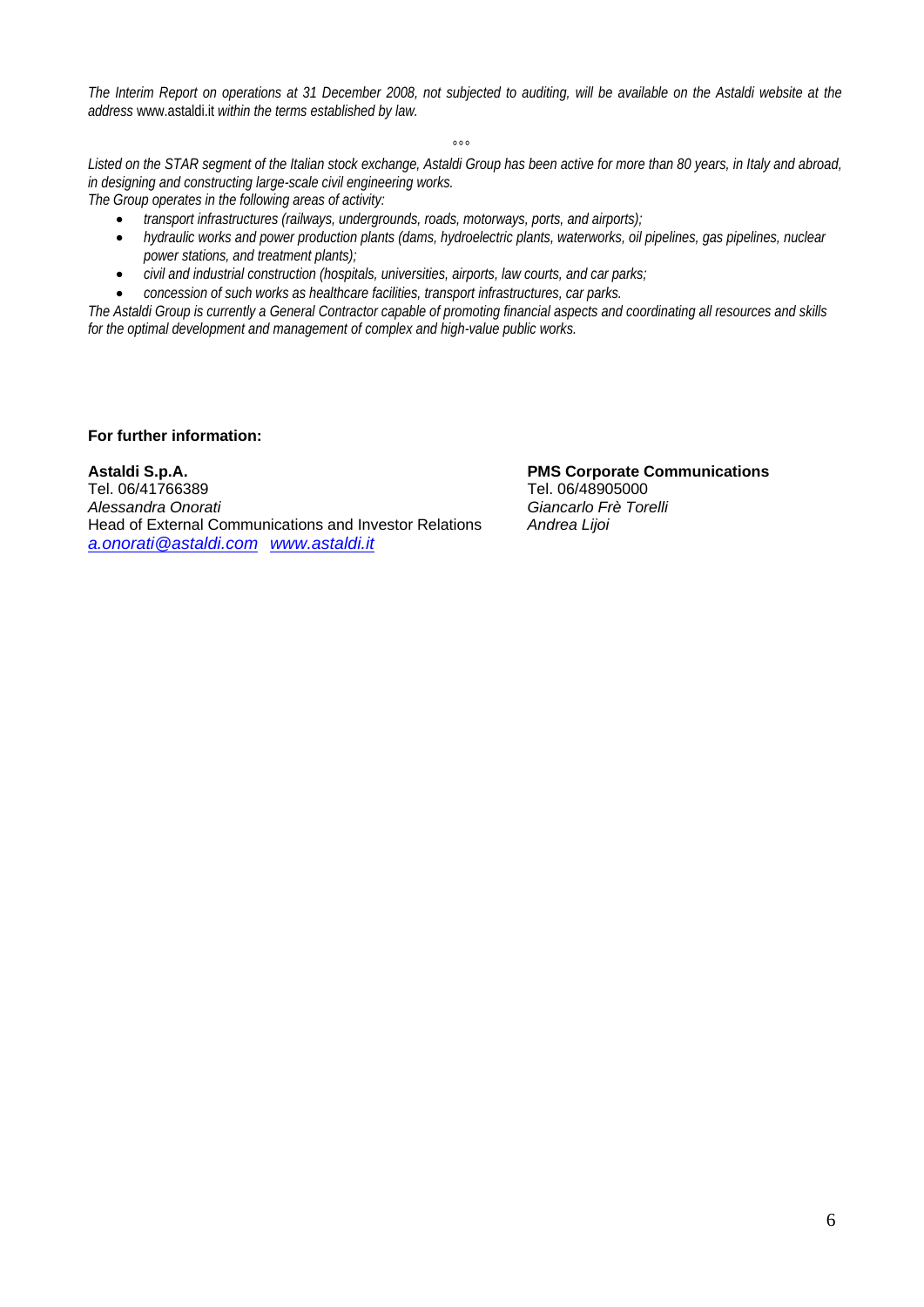## **Attachments**

## **Reclassified Consolidated Income Statement**

| Euro/000                                                       | 31/12/08               | %       | 31/12/07         | %       | Q4 2008              | %       | Q4 2007           | %       |
|----------------------------------------------------------------|------------------------|---------|------------------|---------|----------------------|---------|-------------------|---------|
|                                                                |                        |         |                  |         |                      |         |                   |         |
| Revenues                                                       | 1,465,773 96.2%        |         | 1,273,373        | 95.8%   | 424,510 97.1%        |         | 381,246 95.5%     |         |
| Other revenues                                                 | 58,572                 | 3.8%    | 55,758           | 4.2%    | 12,868               | 2.9%    | 17,959            | 4.5%    |
| <b>Total revenues</b>                                          | 1,524,345 100.0%       |         | 1,329,131 100.0% |         | 437,378 100.0%       |         | 399,205 100.0%    |         |
| Cost of production                                             | $(1, 116, 832) -73.3%$ |         | (948,890) -71.4% |         | $(328, 737) - 75.2%$ |         | (281,527) -70.5%  |         |
| <b>Added value</b>                                             | 407,513 26.7%          |         | 380,241 28.6%    |         | 108,641 24.8%        |         | 117,678 29.5%     |         |
| Labor costs                                                    | $(213, 186) - 14.0\%$  |         | (193,889) -14.6% |         | $(57,050) -13.0%$    |         | $(53,400) -13.4%$ |         |
| Other operating costs                                          | (19,907)               | $-1.3%$ | (30, 883)        | $-2.3%$ | 631                  | 0.1%    | (14, 425)         | $-3.6%$ |
| <b>EBITDA</b>                                                  | 174,419 11.4%          |         | 155,470 11.7%    |         | 52,222               | 11.9%   | 49.853            | 12.5%   |
| Amortization                                                   | (41, 456)              | $-2.7%$ | (35, 794)        | $-2.7%$ | (11, 536)            | $-2.6%$ | (10, 425)         | $-2.6%$ |
| <b>Depreciation</b>                                            | (1, 475)               | $-0.1%$ | (2, 582)         | $-0.2%$ | (1,092)              | $-0.2%$ | (479)             | $-0.1%$ |
| Write-downs                                                    | 17                     | 0.0%    | (3,535)          | $-0.3%$ | 17                   | 0.0%    | (3,535)           | $-0.9%$ |
| (Capitalization of internal construction costs)                | 837                    | 0.1%    | 550              | 0.0%    | 271                  | 0.1%    | 167               | 0.0%    |
| <b>EBIT</b>                                                    | 132,342                | 8.7%    | 114,109          | 8.6%    | 39,882               | 9.1%    | 35,581            | 8.9%    |
| Net financial charges                                          | (64, 487)              | $-4.2%$ | (45, 542)        | $-3.4%$ | (26, 471)            | $-6.1%$ | (13,609)          | $-3.4%$ |
| Effects of valuation of equity investments using equity method | 3,583                  | 0.2%    | 2,101            | 0.2%    | 4,232                | 1.0%    | 674               | 0.2%    |
| Pre-tax profit (loss)                                          | 71,437                 | 4.7%    | 70,667           | 5.3%    | 17,643               | 4.0%    | 22,646            | 5.7%    |
| Taxes                                                          | (26, 649)              | $-1.7%$ | (32, 251)        | $-2.4%$ | (8,090)              | $-1.8%$ | (10, 642)         | $-2.7%$ |
| Profit (loss) for the period                                   | 44,788                 | 2.9%    | 38,416           | 2.9%    | 9,553                | 2.2%    | 12,004            | 3.0%    |
| <b>Minorities</b>                                              | (2,660)                | $-0.2%$ | (319)            | 0.0%    | 380                  | 0.1%    | (716)             | $-0.2%$ |
| Group net profit                                               | 42,128                 | 2.8%    | 38.097           | 2.9%    | 9,934                | 2.3%    | 11.288            | 2.8%    |